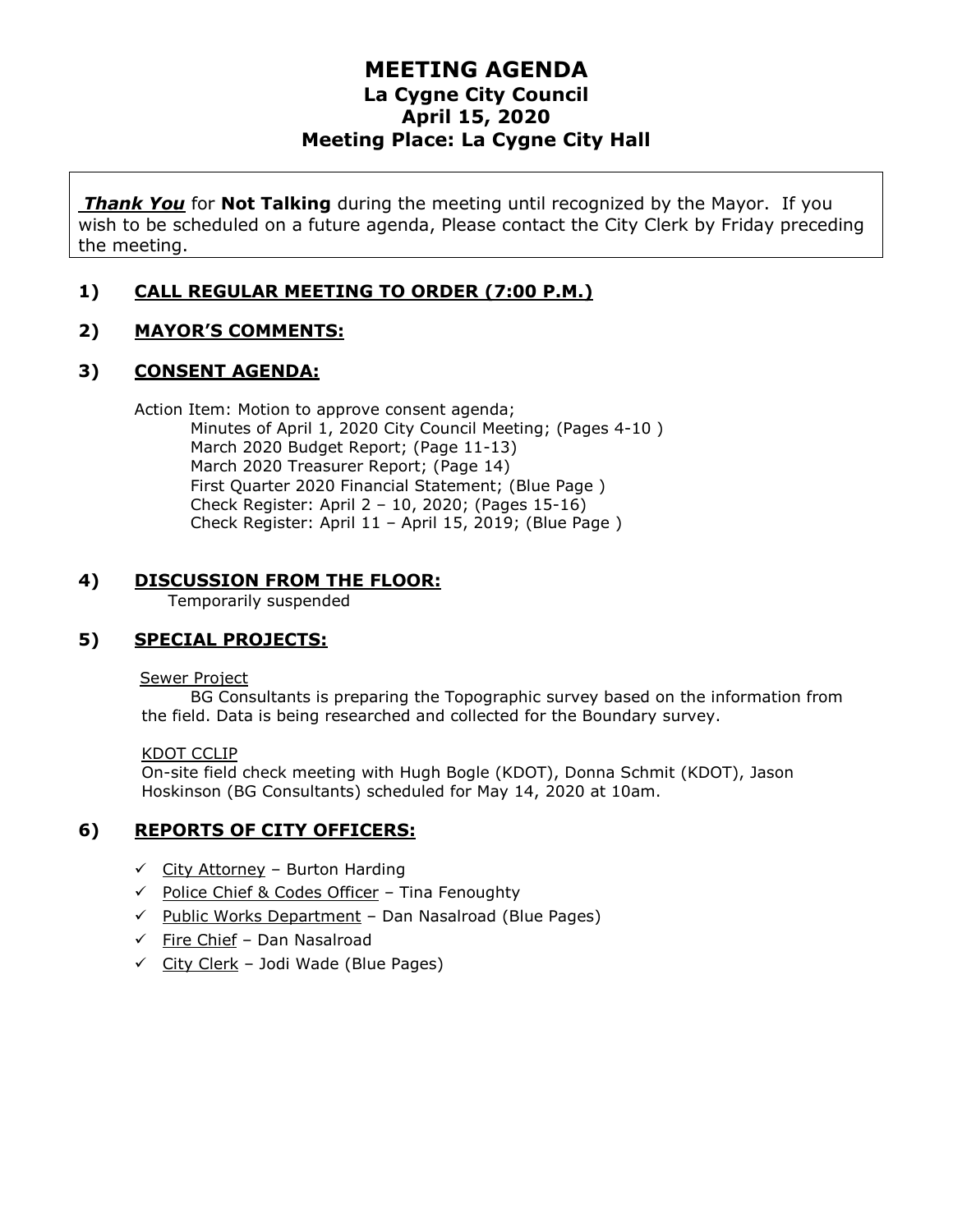# **MEETING AGENDA La Cygne City Council April 15, 2020 Meeting Place: La Cygne City Hall**

# **7) REPORTS OF COUNCIL COMMITTEES:**

- a] Water & Gas---------------------------------------Danny Curtis ------- Keith Stoker  $\checkmark$  Water Commission request to change the authorized places of use under our current water rights. The Water rights must include all areas you may possibly intend to serve. We have (4) Files and it is \$200 per file to update and add City of Linn Valley/Linn Valley Lakes. Total of \$800. Takes 6-9 months to process the applications. No water can be released to the entity until the rights are updated. (Page 30)
	- $\checkmark$  Syd's Market 2" Meter/Pit installation completed. Service is now operable.
- b] Street ---------------------------------------------James Thies ------- Jerome Mitzner  $\checkmark$  Would the Committee consider getting started with a Storm water survey for our streets?
- c] Sewer----------------------------------------------James Thies ------- Thomas Capp
	- $\checkmark$  503 N 4<sup>th</sup> St Repair to severed sewer line. Sewer line was bored through by one of the new water mains. House had been vacant for the past 3 years. Invoice has been sent to Orr-Wyatt/BG Consultant. Past the warranty period. No response from Orr-Wyatt. Total cost of repair \$1825. (Page 17-18)
- d] Park------------------------------------------------Danny Curtis ------- Thomas Capp
- e] Cemetery------------------------------------------Danny Curtis ------- Thomas Capp
- f] Public Safety---------------------------------------Jerome Mitzner------ Keith Stoker
- g] Community Building------------------------------ Danny Curtis ------ James Thies
	- $\checkmark$  Packet was given to the Public Building Commission to allow them to begin research on an improvement project.
- h] Employee Relations & Training-------------------Jerome Mitzner ----- Keith Stoker
	- $\checkmark$  City Clerk Wade will continue working on-site at the City Hall. City Treasurer Gore is working from home w/o internet access (not possible to get a signal out there). There will be occasional days in which City Treasurer Gore will have to come in to the office to do the Utility Billings. On those days, City Clerk Wade will work from home. Notice will be given to the Council when City Clerk Wade is working from home.

# **8) SPECIAL COMMITTEE REPORTS:**

a] Emergency Management – Executive Order 20-17 (Unemployment Insurance) and 20-18 (regarding Church/Funeral gatherings) were forwarded to the Council and businesses.

b] Swanfest Committee - None

# **9) UNFINISHED BUSINESS:**

a] Contract for Services with David McGriff to provide medical screening services to the La Cygne Police Department during the State of Emergency period. (Page 19-20)

b] Purchase Order request for Uniform vs. Clothing allotment. (Page 21)

c] Administrative policy No. 9 – Purchasing and Bidding Policy (Page 22-29)

d] Quotes from Advantage/Peoples Telecommunications for purchasing new computers and replacing the server.